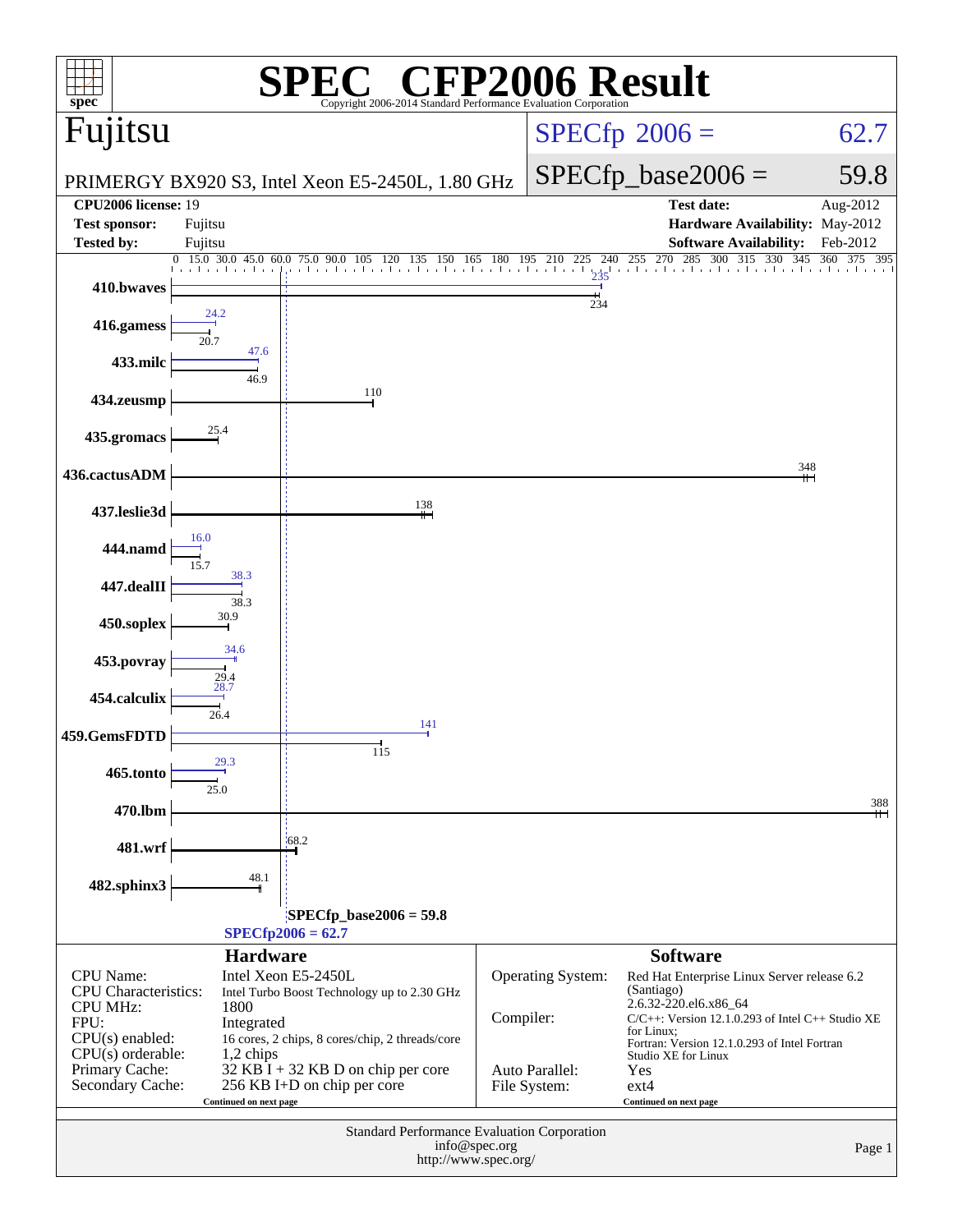

| Results Table    |                                                                                                          |       |                |            |                |       |                |              |                |              |                |              |
|------------------|----------------------------------------------------------------------------------------------------------|-------|----------------|------------|----------------|-------|----------------|--------------|----------------|--------------|----------------|--------------|
|                  | <b>Base</b>                                                                                              |       |                |            |                |       | <b>Peak</b>    |              |                |              |                |              |
| <b>Benchmark</b> | <b>Seconds</b>                                                                                           | Ratio | <b>Seconds</b> | Ratio      | <b>Seconds</b> | Ratio | <b>Seconds</b> | <b>Ratio</b> | <b>Seconds</b> | <b>Ratio</b> | <b>Seconds</b> | <b>Ratio</b> |
| 410.bwayes       | 58.7                                                                                                     | 232   | 58.1           | 234        | 58.1           | 234   | 57.9           | 235          | 57.9           | 235          | 57.7           | 236          |
| 416.gamess       | 947                                                                                                      | 20.7  | 950            | 20.6       | 946            | 20.7  | 808            | 24.2         | 808            | 24.2         | 807            | 24.2         |
| 433.milc         | 196                                                                                                      | 46.9  | 196            | 46.9       | 195            | 47.0  | 193            | 47.6         | 193            | 47.6         | 193            | 47.5         |
| 434.zeusmp       | 82.7                                                                                                     | 110   | 82.5           | <b>110</b> | 82.5           | 110   | 82.7           | 110          | 82.5           | <b>110</b>   | 82.5           | 110          |
| 435.gromacs      | 281                                                                                                      | 25.4  | 281            | 25.4       | 281            | 25.4  | 281            | 25.4         | 281            | 25.4         | 281            | 25.4         |
| 436.cactusADM    | 34.5                                                                                                     | 346   | 33.9           | 352        | 34.3           | 348   | 34.5           | 346          | 33.9           | 352          | 34.3           | <u>348</u>   |
| 437.leslie3d     | 68.0                                                                                                     | 138   | 68.6           | 137        | 65.9           | 143   | 68.0           | 138          | 68.6           | 137          | 65.9           | 143          |
| 444.namd         | 512                                                                                                      | 15.7  | 512            | 15.7       | 512            | 15.7  | 503            | 16.0         | 503            | 16.0         | 503            | 16.0         |
| 447.dealII       | 298                                                                                                      | 38.3  | 299            | 38.3       | 298            | 38.4  | 299            | 38.3         | 299            | 38.3         | 298            | 38.3         |
| 450.soplex       | 265                                                                                                      | 31.4  | 270            | 30.8       | 270            | 30.9  | 265            | 31.4         | 270            | 30.8         | <b>270</b>     | <u>30.9</u>  |
| 453.povray       | 181                                                                                                      | 29.4  | 183            | 29.1       | 181            | 29.4  | 151            | 35.3         | 154            | 34.6         | 154            | 34.5         |
| 454.calculix     | 313                                                                                                      | 26.4  | 314            | 26.3       | 313            | 26.4  | 288            | 28.7         | 288            | 28.7         | 289            | 28.6         |
| 459.GemsFDTD     | 92.2                                                                                                     | 115   | 92.4           | 115        | 92.8           | 114   | 75.4           | 141          | 75.8           | 140          | 75.4           | <u>141</u>   |
| 465.tonto        | 392                                                                                                      | 25.1  | 394            | 25.0       | 395            | 24.9  | 337            | 29.2         | 336            | 29.3         | 335            | 29.3         |
| 470.1bm          | 35.6                                                                                                     | 386   | 35.0           | 392        | 35.4           | 388   | 35.6           | 386          | 35.0           | 392          | 35.4           | 388          |
| 481.wrf          | 165                                                                                                      | 67.7  | 163            | 68.4       | 164            | 68.2  | 165            | 67.7         | 163            | 68.4         | 164            | 68.2         |
| 482.sphinx3      | 405                                                                                                      | 48.1  | 406            | 48.0       | 400            | 48.7  | 405            | 48.1         | 406            | 48.0         | 400            | 48.7         |
|                  | Results appear in the order in which they were run. Bold underlined text indicates a median measurement. |       |                |            |                |       |                |              |                |              |                |              |

#### **[Operating System Notes](http://www.spec.org/auto/cpu2006/Docs/result-fields.html#OperatingSystemNotes)**

Stack size set to unlimited using "ulimit -s unlimited"

#### **[Platform Notes](http://www.spec.org/auto/cpu2006/Docs/result-fields.html#PlatformNotes)**

 BIOS configuration: Frequency Floor Override = Enable

#### **[General Notes](http://www.spec.org/auto/cpu2006/Docs/result-fields.html#GeneralNotes)**

Environment variables set by runspec before the start of the run: KMP\_AFFINITY = "granularity=fine,compact,1,0" LD\_LIBRARY\_PATH = "/SPECcpu2006/libs/32:/SPECcpu2006/libs/64" OMP\_NUM\_THREADS = "16"

Continued on next page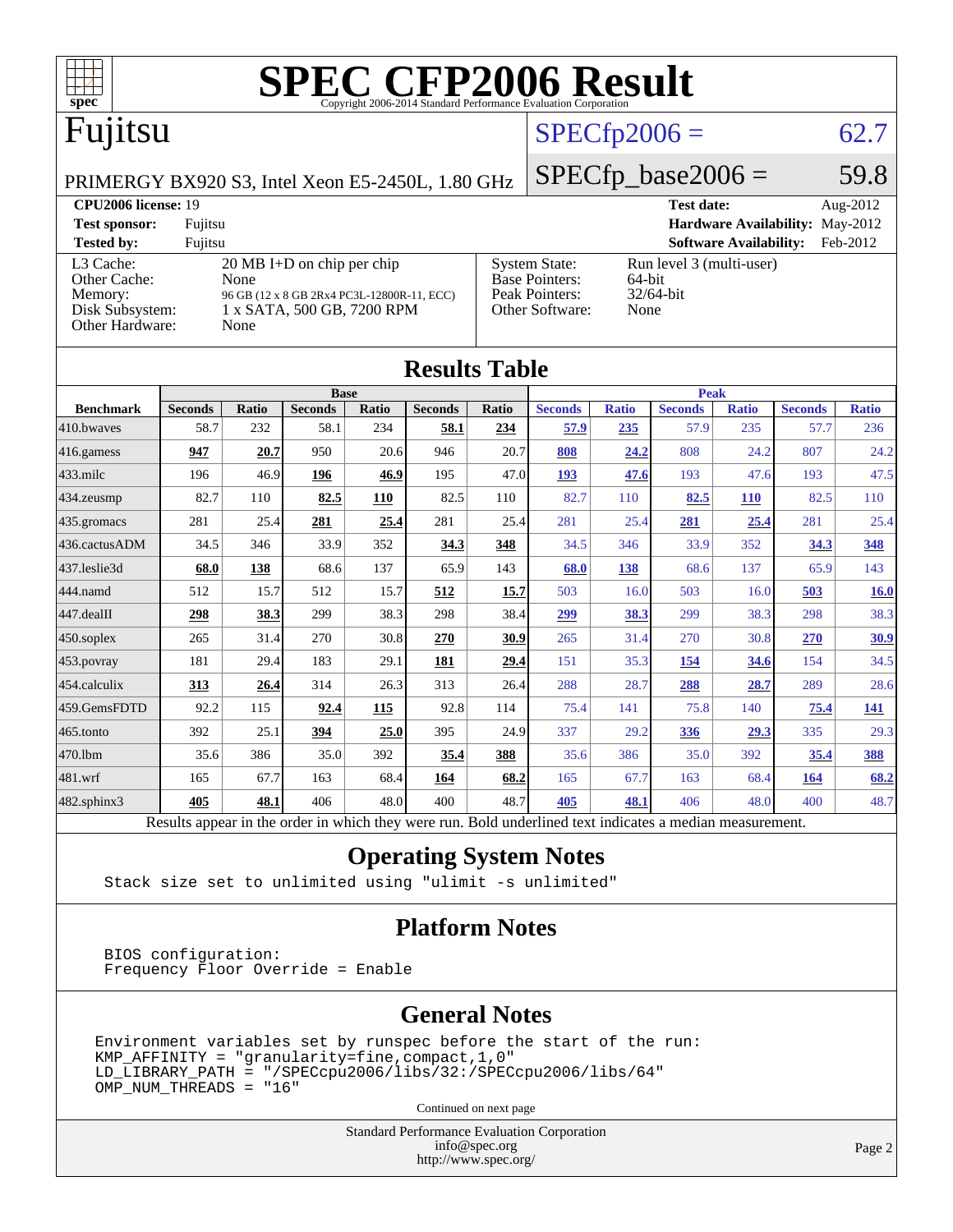

# **[SPEC CFP2006 Result](http://www.spec.org/auto/cpu2006/Docs/result-fields.html#SPECCFP2006Result)**

# Fujitsu

 $SPECfp2006 = 62.7$  $SPECfp2006 = 62.7$ 

PRIMERGY BX920 S3, Intel Xeon E5-2450L, 1.80 GHz

**[Tested by:](http://www.spec.org/auto/cpu2006/Docs/result-fields.html#Testedby)** Fujitsu **[Software Availability:](http://www.spec.org/auto/cpu2006/Docs/result-fields.html#SoftwareAvailability)** Feb-2012

**[CPU2006 license:](http://www.spec.org/auto/cpu2006/Docs/result-fields.html#CPU2006license)** 19 **[Test date:](http://www.spec.org/auto/cpu2006/Docs/result-fields.html#Testdate)** Aug-2012 **[Test sponsor:](http://www.spec.org/auto/cpu2006/Docs/result-fields.html#Testsponsor)** Fujitsu **[Hardware Availability:](http://www.spec.org/auto/cpu2006/Docs/result-fields.html#HardwareAvailability)** May-2012

 $SPECTp\_base2006 = 59.8$ 

#### **[General Notes \(Continued\)](http://www.spec.org/auto/cpu2006/Docs/result-fields.html#GeneralNotes)**

 Binaries compiled on a system with 1x E3-1270v2 CPU + 32 GB memory using RHEL6.2 Transparent Huge Pages enabled with: echo always > /sys/kernel/mm/redhat\_transparent\_hugepage/enabled For information about Fujitsu please visit: <http://www.fujitsu.com>

#### **[Base Compiler Invocation](http://www.spec.org/auto/cpu2006/Docs/result-fields.html#BaseCompilerInvocation)**

[C benchmarks](http://www.spec.org/auto/cpu2006/Docs/result-fields.html#Cbenchmarks):  $\text{icc}$   $-\text{m64}$ 

[C++ benchmarks:](http://www.spec.org/auto/cpu2006/Docs/result-fields.html#CXXbenchmarks) [icpc -m64](http://www.spec.org/cpu2006/results/res2012q3/cpu2006-20120823-24295.flags.html#user_CXXbase_intel_icpc_64bit_bedb90c1146cab66620883ef4f41a67e)

[Fortran benchmarks](http://www.spec.org/auto/cpu2006/Docs/result-fields.html#Fortranbenchmarks): [ifort -m64](http://www.spec.org/cpu2006/results/res2012q3/cpu2006-20120823-24295.flags.html#user_FCbase_intel_ifort_64bit_ee9d0fb25645d0210d97eb0527dcc06e)

[Benchmarks using both Fortran and C](http://www.spec.org/auto/cpu2006/Docs/result-fields.html#BenchmarksusingbothFortranandC):<br>icc -m64 ifort -m64  $-m64$  ifort  $-m64$ 

#### **[Base Portability Flags](http://www.spec.org/auto/cpu2006/Docs/result-fields.html#BasePortabilityFlags)**

| 410.bwaves: -DSPEC CPU LP64                  |                                                                |
|----------------------------------------------|----------------------------------------------------------------|
| 416.gamess: -DSPEC_CPU_LP64                  |                                                                |
| 433.milc: -DSPEC CPU LP64                    |                                                                |
| 434.zeusmp: - DSPEC_CPU_LP64                 |                                                                |
| 435.gromacs: -DSPEC_CPU_LP64 -nofor_main     |                                                                |
| 436.cactusADM: - DSPEC CPU LP64 - nofor main |                                                                |
| 437.leslie3d: -DSPEC CPU LP64                |                                                                |
| 444.namd: -DSPEC CPU LP64                    |                                                                |
| 447.dealII: -DSPEC CPU LP64                  |                                                                |
| 450.soplex: - DSPEC_CPU_LP64                 |                                                                |
| 453.povray: -DSPEC_CPU_LP64                  |                                                                |
| 454.calculix: - DSPEC CPU LP64 - nofor main  |                                                                |
| 459. GemsFDTD: - DSPEC CPU LP64              |                                                                |
| 465.tonto: - DSPEC CPU LP64                  |                                                                |
| 470.1bm: - DSPEC CPU LP64                    |                                                                |
|                                              | 481.wrf: -DSPEC CPU_LP64 -DSPEC_CPU_CASE_FLAG -DSPEC_CPU_LINUX |
| 482.sphinx3: -DSPEC_CPU_LP64                 |                                                                |
|                                              |                                                                |

#### **[Base Optimization Flags](http://www.spec.org/auto/cpu2006/Docs/result-fields.html#BaseOptimizationFlags)**

[C benchmarks](http://www.spec.org/auto/cpu2006/Docs/result-fields.html#Cbenchmarks):

[-xAVX](http://www.spec.org/cpu2006/results/res2012q3/cpu2006-20120823-24295.flags.html#user_CCbase_f-xAVX) [-ipo](http://www.spec.org/cpu2006/results/res2012q3/cpu2006-20120823-24295.flags.html#user_CCbase_f-ipo) [-O3](http://www.spec.org/cpu2006/results/res2012q3/cpu2006-20120823-24295.flags.html#user_CCbase_f-O3) [-no-prec-div](http://www.spec.org/cpu2006/results/res2012q3/cpu2006-20120823-24295.flags.html#user_CCbase_f-no-prec-div) [-static](http://www.spec.org/cpu2006/results/res2012q3/cpu2006-20120823-24295.flags.html#user_CCbase_f-static) [-parallel](http://www.spec.org/cpu2006/results/res2012q3/cpu2006-20120823-24295.flags.html#user_CCbase_f-parallel) [-opt-prefetch](http://www.spec.org/cpu2006/results/res2012q3/cpu2006-20120823-24295.flags.html#user_CCbase_f-opt-prefetch) [-ansi-alias](http://www.spec.org/cpu2006/results/res2012q3/cpu2006-20120823-24295.flags.html#user_CCbase_f-ansi-alias)

Continued on next page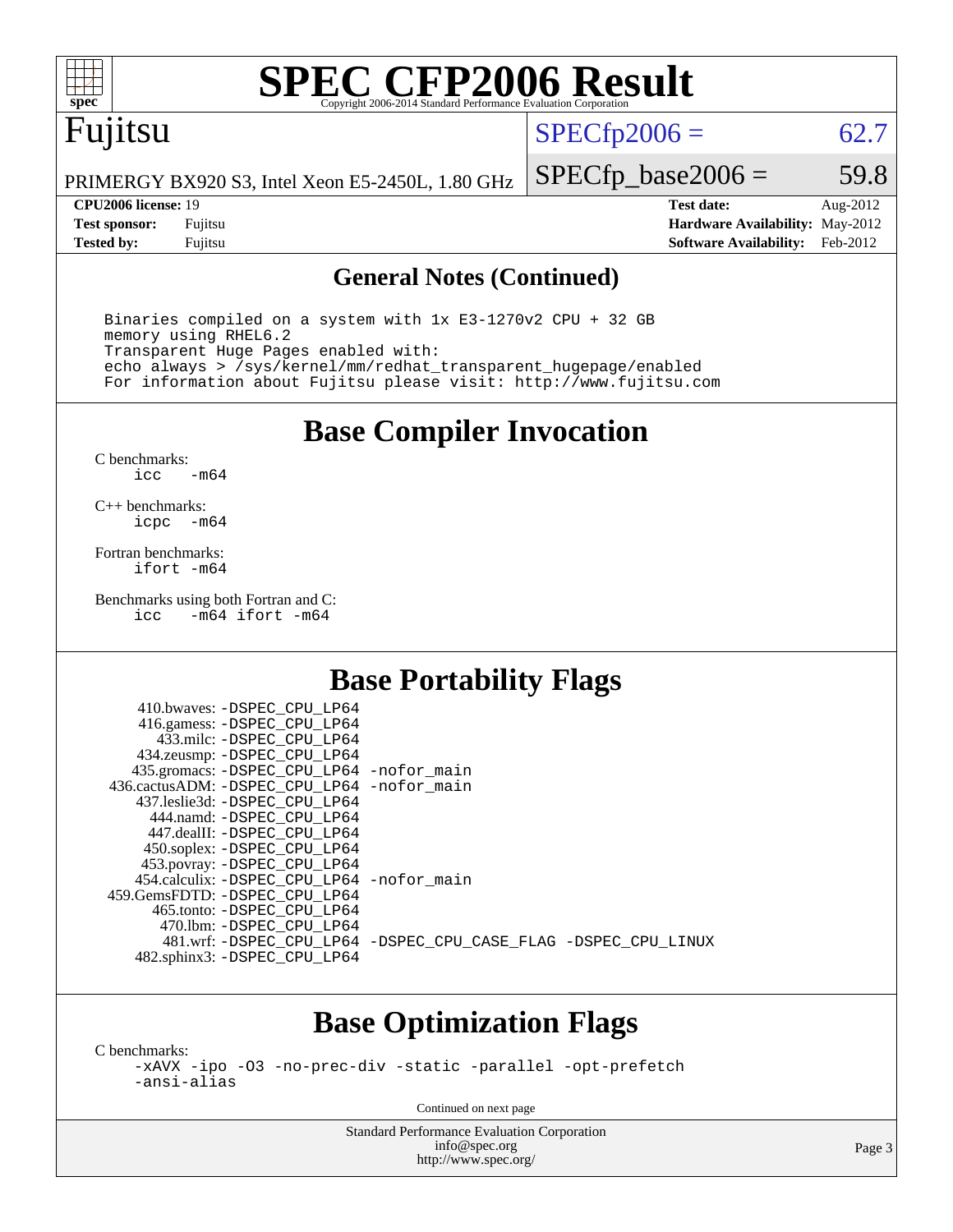

# **[SPEC CFP2006 Result](http://www.spec.org/auto/cpu2006/Docs/result-fields.html#SPECCFP2006Result)**

Fujitsu

 $SPECTp2006 = 62.7$ 

PRIMERGY BX920 S3, Intel Xeon E5-2450L, 1.80 GHz

 $SPECTp\_base2006 = 59.8$ 

**[CPU2006 license:](http://www.spec.org/auto/cpu2006/Docs/result-fields.html#CPU2006license)** 19 **[Test date:](http://www.spec.org/auto/cpu2006/Docs/result-fields.html#Testdate)** Aug-2012 **[Test sponsor:](http://www.spec.org/auto/cpu2006/Docs/result-fields.html#Testsponsor)** Fujitsu **[Hardware Availability:](http://www.spec.org/auto/cpu2006/Docs/result-fields.html#HardwareAvailability)** May-2012 **[Tested by:](http://www.spec.org/auto/cpu2006/Docs/result-fields.html#Testedby)** Fujitsu **[Software Availability:](http://www.spec.org/auto/cpu2006/Docs/result-fields.html#SoftwareAvailability)** Feb-2012

# **[Base Optimization Flags \(Continued\)](http://www.spec.org/auto/cpu2006/Docs/result-fields.html#BaseOptimizationFlags)**

[C++ benchmarks:](http://www.spec.org/auto/cpu2006/Docs/result-fields.html#CXXbenchmarks) [-xAVX](http://www.spec.org/cpu2006/results/res2012q3/cpu2006-20120823-24295.flags.html#user_CXXbase_f-xAVX) [-ipo](http://www.spec.org/cpu2006/results/res2012q3/cpu2006-20120823-24295.flags.html#user_CXXbase_f-ipo) [-O3](http://www.spec.org/cpu2006/results/res2012q3/cpu2006-20120823-24295.flags.html#user_CXXbase_f-O3) [-no-prec-div](http://www.spec.org/cpu2006/results/res2012q3/cpu2006-20120823-24295.flags.html#user_CXXbase_f-no-prec-div) [-static](http://www.spec.org/cpu2006/results/res2012q3/cpu2006-20120823-24295.flags.html#user_CXXbase_f-static) [-opt-prefetch](http://www.spec.org/cpu2006/results/res2012q3/cpu2006-20120823-24295.flags.html#user_CXXbase_f-opt-prefetch) [-ansi-alias](http://www.spec.org/cpu2006/results/res2012q3/cpu2006-20120823-24295.flags.html#user_CXXbase_f-ansi-alias) [Fortran benchmarks](http://www.spec.org/auto/cpu2006/Docs/result-fields.html#Fortranbenchmarks): [-xAVX](http://www.spec.org/cpu2006/results/res2012q3/cpu2006-20120823-24295.flags.html#user_FCbase_f-xAVX) [-ipo](http://www.spec.org/cpu2006/results/res2012q3/cpu2006-20120823-24295.flags.html#user_FCbase_f-ipo) [-O3](http://www.spec.org/cpu2006/results/res2012q3/cpu2006-20120823-24295.flags.html#user_FCbase_f-O3) [-no-prec-div](http://www.spec.org/cpu2006/results/res2012q3/cpu2006-20120823-24295.flags.html#user_FCbase_f-no-prec-div) [-static](http://www.spec.org/cpu2006/results/res2012q3/cpu2006-20120823-24295.flags.html#user_FCbase_f-static) [-parallel](http://www.spec.org/cpu2006/results/res2012q3/cpu2006-20120823-24295.flags.html#user_FCbase_f-parallel) [-opt-prefetch](http://www.spec.org/cpu2006/results/res2012q3/cpu2006-20120823-24295.flags.html#user_FCbase_f-opt-prefetch) [Benchmarks using both Fortran and C](http://www.spec.org/auto/cpu2006/Docs/result-fields.html#BenchmarksusingbothFortranandC):

[-xAVX](http://www.spec.org/cpu2006/results/res2012q3/cpu2006-20120823-24295.flags.html#user_CC_FCbase_f-xAVX) [-ipo](http://www.spec.org/cpu2006/results/res2012q3/cpu2006-20120823-24295.flags.html#user_CC_FCbase_f-ipo) [-O3](http://www.spec.org/cpu2006/results/res2012q3/cpu2006-20120823-24295.flags.html#user_CC_FCbase_f-O3) [-no-prec-div](http://www.spec.org/cpu2006/results/res2012q3/cpu2006-20120823-24295.flags.html#user_CC_FCbase_f-no-prec-div) [-static](http://www.spec.org/cpu2006/results/res2012q3/cpu2006-20120823-24295.flags.html#user_CC_FCbase_f-static) [-parallel](http://www.spec.org/cpu2006/results/res2012q3/cpu2006-20120823-24295.flags.html#user_CC_FCbase_f-parallel) [-opt-prefetch](http://www.spec.org/cpu2006/results/res2012q3/cpu2006-20120823-24295.flags.html#user_CC_FCbase_f-opt-prefetch) [-ansi-alias](http://www.spec.org/cpu2006/results/res2012q3/cpu2006-20120823-24295.flags.html#user_CC_FCbase_f-ansi-alias)

## **[Peak Compiler Invocation](http://www.spec.org/auto/cpu2006/Docs/result-fields.html#PeakCompilerInvocation)**

[C benchmarks](http://www.spec.org/auto/cpu2006/Docs/result-fields.html#Cbenchmarks):  $\frac{1}{2}$ cc  $-\text{m64}$ 

[C++ benchmarks:](http://www.spec.org/auto/cpu2006/Docs/result-fields.html#CXXbenchmarks) [icpc -m64](http://www.spec.org/cpu2006/results/res2012q3/cpu2006-20120823-24295.flags.html#user_CXXpeak_intel_icpc_64bit_bedb90c1146cab66620883ef4f41a67e)

[Fortran benchmarks](http://www.spec.org/auto/cpu2006/Docs/result-fields.html#Fortranbenchmarks): [ifort -m64](http://www.spec.org/cpu2006/results/res2012q3/cpu2006-20120823-24295.flags.html#user_FCpeak_intel_ifort_64bit_ee9d0fb25645d0210d97eb0527dcc06e)

[Benchmarks using both Fortran and C](http://www.spec.org/auto/cpu2006/Docs/result-fields.html#BenchmarksusingbothFortranandC): [icc -m64](http://www.spec.org/cpu2006/results/res2012q3/cpu2006-20120823-24295.flags.html#user_CC_FCpeak_intel_icc_64bit_0b7121f5ab7cfabee23d88897260401c) [ifort -m64](http://www.spec.org/cpu2006/results/res2012q3/cpu2006-20120823-24295.flags.html#user_CC_FCpeak_intel_ifort_64bit_ee9d0fb25645d0210d97eb0527dcc06e)

## **[Peak Portability Flags](http://www.spec.org/auto/cpu2006/Docs/result-fields.html#PeakPortabilityFlags)**

Same as Base Portability Flags

# **[Peak Optimization Flags](http://www.spec.org/auto/cpu2006/Docs/result-fields.html#PeakOptimizationFlags)**

[C benchmarks](http://www.spec.org/auto/cpu2006/Docs/result-fields.html#Cbenchmarks):

 433.milc: [-xAVX](http://www.spec.org/cpu2006/results/res2012q3/cpu2006-20120823-24295.flags.html#user_peakPASS2_CFLAGSPASS2_LDFLAGS433_milc_f-xAVX)(pass 2) [-prof-gen](http://www.spec.org/cpu2006/results/res2012q3/cpu2006-20120823-24295.flags.html#user_peakPASS1_CFLAGSPASS1_LDFLAGS433_milc_prof_gen_e43856698f6ca7b7e442dfd80e94a8fc)(pass 1) [-ipo](http://www.spec.org/cpu2006/results/res2012q3/cpu2006-20120823-24295.flags.html#user_peakPASS2_CFLAGSPASS2_LDFLAGS433_milc_f-ipo)(pass 2) [-O3](http://www.spec.org/cpu2006/results/res2012q3/cpu2006-20120823-24295.flags.html#user_peakPASS2_CFLAGSPASS2_LDFLAGS433_milc_f-O3)(pass 2) [-no-prec-div](http://www.spec.org/cpu2006/results/res2012q3/cpu2006-20120823-24295.flags.html#user_peakPASS2_CFLAGSPASS2_LDFLAGS433_milc_f-no-prec-div)(pass 2) [-prof-use](http://www.spec.org/cpu2006/results/res2012q3/cpu2006-20120823-24295.flags.html#user_peakPASS2_CFLAGSPASS2_LDFLAGS433_milc_prof_use_bccf7792157ff70d64e32fe3e1250b55)(pass 2) [-static](http://www.spec.org/cpu2006/results/res2012q3/cpu2006-20120823-24295.flags.html#user_peakOPTIMIZE433_milc_f-static) [-auto-ilp32](http://www.spec.org/cpu2006/results/res2012q3/cpu2006-20120823-24295.flags.html#user_peakCOPTIMIZE433_milc_f-auto-ilp32) [-ansi-alias](http://www.spec.org/cpu2006/results/res2012q3/cpu2006-20120823-24295.flags.html#user_peakCOPTIMIZE433_milc_f-ansi-alias)

 $470.$ lbm: basepeak = yes

482.sphinx3: basepeak = yes

[C++ benchmarks:](http://www.spec.org/auto/cpu2006/Docs/result-fields.html#CXXbenchmarks)

444.namd:  $-xAVX(pass 2)$  $-xAVX(pass 2)$  [-prof-gen](http://www.spec.org/cpu2006/results/res2012q3/cpu2006-20120823-24295.flags.html#user_peakPASS1_CXXFLAGSPASS1_LDFLAGS444_namd_prof_gen_e43856698f6ca7b7e442dfd80e94a8fc)(pass 1) [-ipo](http://www.spec.org/cpu2006/results/res2012q3/cpu2006-20120823-24295.flags.html#user_peakPASS2_CXXFLAGSPASS2_LDFLAGS444_namd_f-ipo)(pass 2) [-O3](http://www.spec.org/cpu2006/results/res2012q3/cpu2006-20120823-24295.flags.html#user_peakPASS2_CXXFLAGSPASS2_LDFLAGS444_namd_f-O3)(pass 2) [-no-prec-div](http://www.spec.org/cpu2006/results/res2012q3/cpu2006-20120823-24295.flags.html#user_peakPASS2_CXXFLAGSPASS2_LDFLAGS444_namd_f-no-prec-div)(pass 2) [-prof-use](http://www.spec.org/cpu2006/results/res2012q3/cpu2006-20120823-24295.flags.html#user_peakPASS2_CXXFLAGSPASS2_LDFLAGS444_namd_prof_use_bccf7792157ff70d64e32fe3e1250b55)(pass 2) [-fno-alias](http://www.spec.org/cpu2006/results/res2012q3/cpu2006-20120823-24295.flags.html#user_peakCXXOPTIMIZEOPTIMIZE444_namd_f-no-alias_694e77f6c5a51e658e82ccff53a9e63a) [-auto-ilp32](http://www.spec.org/cpu2006/results/res2012q3/cpu2006-20120823-24295.flags.html#user_peakCXXOPTIMIZE444_namd_f-auto-ilp32)

Continued on next page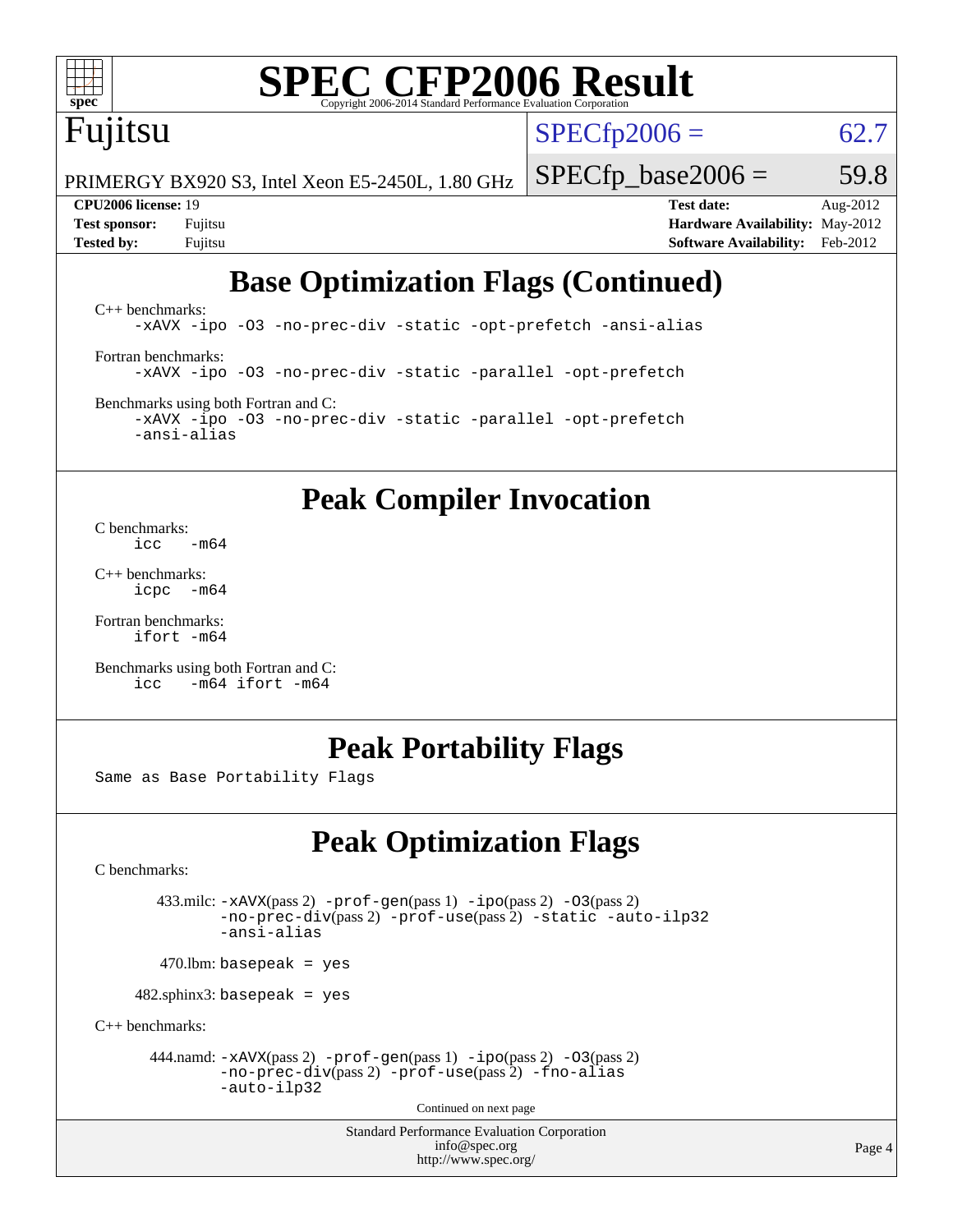

 459.GemsFDTD: [-xSSE4.2](http://www.spec.org/cpu2006/results/res2012q3/cpu2006-20120823-24295.flags.html#user_peakPASS2_FFLAGSPASS2_LDFLAGS459_GemsFDTD_f-xSSE42_f91528193cf0b216347adb8b939d4107)(pass 2) [-prof-gen](http://www.spec.org/cpu2006/results/res2012q3/cpu2006-20120823-24295.flags.html#user_peakPASS1_FFLAGSPASS1_LDFLAGS459_GemsFDTD_prof_gen_e43856698f6ca7b7e442dfd80e94a8fc)(pass 1) [-ipo](http://www.spec.org/cpu2006/results/res2012q3/cpu2006-20120823-24295.flags.html#user_peakPASS2_FFLAGSPASS2_LDFLAGS459_GemsFDTD_f-ipo)(pass 2) [-O3](http://www.spec.org/cpu2006/results/res2012q3/cpu2006-20120823-24295.flags.html#user_peakPASS2_FFLAGSPASS2_LDFLAGS459_GemsFDTD_f-O3)(pass 2) [-no-prec-div](http://www.spec.org/cpu2006/results/res2012q3/cpu2006-20120823-24295.flags.html#user_peakPASS2_FFLAGSPASS2_LDFLAGS459_GemsFDTD_f-no-prec-div)(pass 2) [-prof-use](http://www.spec.org/cpu2006/results/res2012q3/cpu2006-20120823-24295.flags.html#user_peakPASS2_FFLAGSPASS2_LDFLAGS459_GemsFDTD_prof_use_bccf7792157ff70d64e32fe3e1250b55)(pass 2) [-unroll2](http://www.spec.org/cpu2006/results/res2012q3/cpu2006-20120823-24295.flags.html#user_peakOPTIMIZE459_GemsFDTD_f-unroll_784dae83bebfb236979b41d2422d7ec2) [-inline-level=0](http://www.spec.org/cpu2006/results/res2012q3/cpu2006-20120823-24295.flags.html#user_peakOPTIMIZE459_GemsFDTD_f-inline-level_318d07a09274ad25e8d15dbfaa68ba50) [-opt-prefetch](http://www.spec.org/cpu2006/results/res2012q3/cpu2006-20120823-24295.flags.html#user_peakOPTIMIZE459_GemsFDTD_f-opt-prefetch) [-parallel](http://www.spec.org/cpu2006/results/res2012q3/cpu2006-20120823-24295.flags.html#user_peakOPTIMIZE459_GemsFDTD_f-parallel)

 $465$ .tonto:  $-x$ AVX(pass 2)  $-p$ rof-gen(pass 1)  $-p$ o(pass 2)  $-03$ (pass 2) [-no-prec-div](http://www.spec.org/cpu2006/results/res2012q3/cpu2006-20120823-24295.flags.html#user_peakPASS2_FFLAGSPASS2_LDFLAGS465_tonto_f-no-prec-div)(pass 2) [-prof-use](http://www.spec.org/cpu2006/results/res2012q3/cpu2006-20120823-24295.flags.html#user_peakPASS2_FFLAGSPASS2_LDFLAGS465_tonto_prof_use_bccf7792157ff70d64e32fe3e1250b55)(pass 2) [-inline-calloc](http://www.spec.org/cpu2006/results/res2012q3/cpu2006-20120823-24295.flags.html#user_peakOPTIMIZE465_tonto_f-inline-calloc) [-opt-malloc-options=3](http://www.spec.org/cpu2006/results/res2012q3/cpu2006-20120823-24295.flags.html#user_peakOPTIMIZE465_tonto_f-opt-malloc-options_13ab9b803cf986b4ee62f0a5998c2238) [-auto](http://www.spec.org/cpu2006/results/res2012q3/cpu2006-20120823-24295.flags.html#user_peakOPTIMIZE465_tonto_f-auto) [-unroll4](http://www.spec.org/cpu2006/results/res2012q3/cpu2006-20120823-24295.flags.html#user_peakOPTIMIZE465_tonto_f-unroll_4e5e4ed65b7fd20bdcd365bec371b81f)

[Benchmarks using both Fortran and C](http://www.spec.org/auto/cpu2006/Docs/result-fields.html#BenchmarksusingbothFortranandC):

 435.gromacs: basepeak = yes 436.cactusADM: basepeak = yes 454.calculix: [-xAVX](http://www.spec.org/cpu2006/results/res2012q3/cpu2006-20120823-24295.flags.html#user_peakOPTIMIZE454_calculix_f-xAVX) [-ipo](http://www.spec.org/cpu2006/results/res2012q3/cpu2006-20120823-24295.flags.html#user_peakOPTIMIZE454_calculix_f-ipo) [-O3](http://www.spec.org/cpu2006/results/res2012q3/cpu2006-20120823-24295.flags.html#user_peakOPTIMIZE454_calculix_f-O3) [-no-prec-div](http://www.spec.org/cpu2006/results/res2012q3/cpu2006-20120823-24295.flags.html#user_peakOPTIMIZE454_calculix_f-no-prec-div) [-auto-ilp32](http://www.spec.org/cpu2006/results/res2012q3/cpu2006-20120823-24295.flags.html#user_peakCOPTIMIZE454_calculix_f-auto-ilp32) [-ansi-alias](http://www.spec.org/cpu2006/results/res2012q3/cpu2006-20120823-24295.flags.html#user_peakCOPTIMIZE454_calculix_f-ansi-alias)  $481.$ wrf: basepeak = yes

The flags files that were used to format this result can be browsed at <http://www.spec.org/cpu2006/flags/Intel-ic12.1-official-linux64.20111122.html> <http://www.spec.org/cpu2006/flags/Fujitsu-Platform.20120320.html>

You can also download the XML flags sources by saving the following links: <http://www.spec.org/cpu2006/flags/Intel-ic12.1-official-linux64.20111122.xml> <http://www.spec.org/cpu2006/flags/Fujitsu-Platform.20120320.xml>